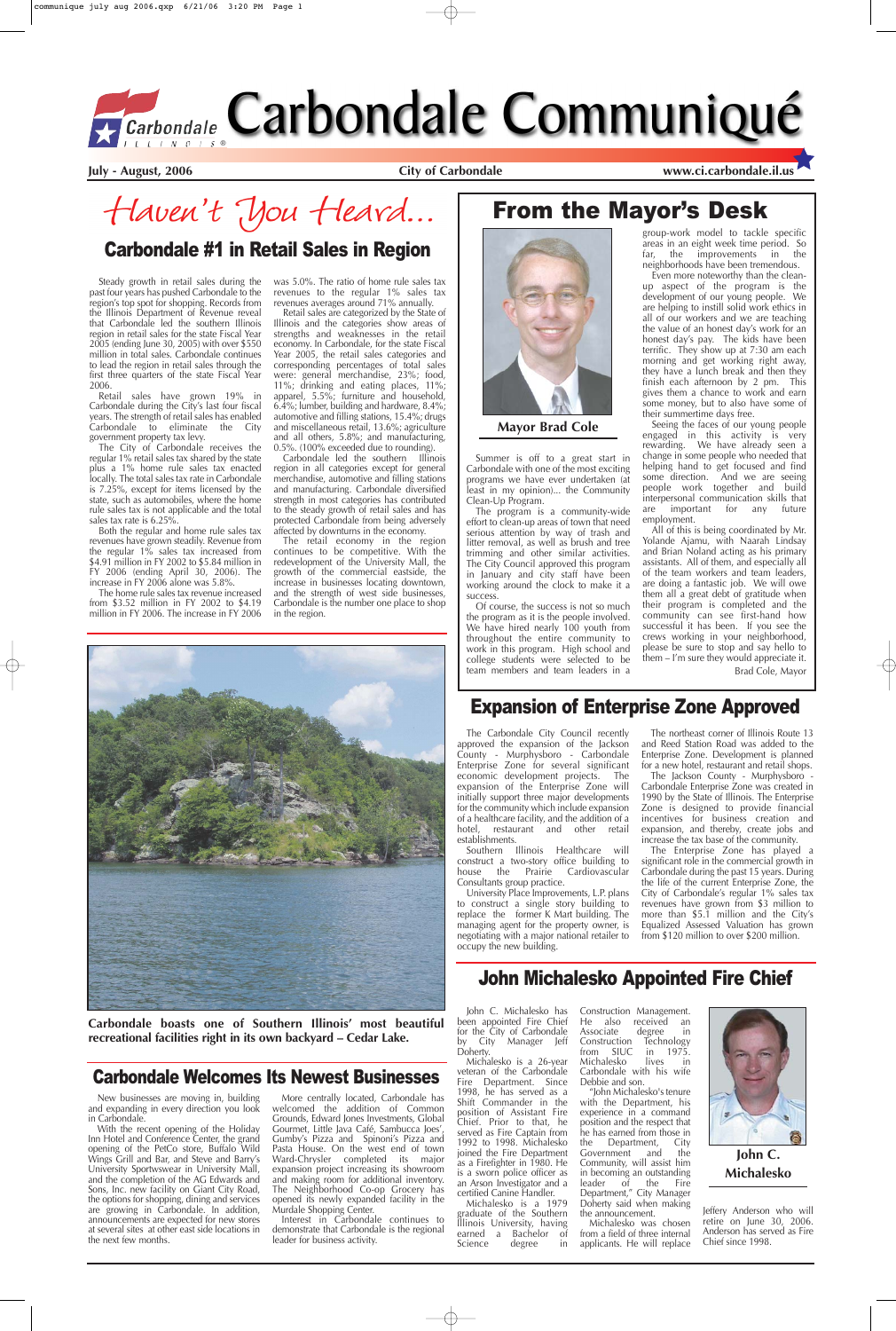**2** Carbondale Communiqué

### City Manager Recognized for 30 Years of Service

## Cold Case Files Film Crew Visit Carbondale

On Sunday night May 14, 2006, a film crew of the popular documentary production called Cold Case Files arrived in Carbondale. The crew, which included a producer, cameraman and soundman, climbed into the City of Carbondale Police Department Supervisor's vehicle for a tour of Carbondale with Watch III Supervisor Sgt. Paul Echols. The Cold Case Files, which produces investigative news pieces for the A&E channel is narrated by it's creator and owner Bill Kurtis.

The Cold Case Files had followed with interest the winding story of how the City of Carbondale Police Department, led by Sgt. Paul Echols was able to find Susan's killer. Over several years, the story involved exhuming the body of convicted serial killer John Paul Phillips, and the analysis of the DNA taken from his body that later eliminated Phillips as Susan's killer. After

Cold Case Files came to Carbondale that week to be present for the sentencing of convicted murderer Daniel Woloson. On March 17, 2006, a Jackson County Jury found Woloson guilty of the August 17, 1981 rape and murder of SIU Senior Susan Schumake. The sentencing of Daniel Woloson on May 17, 2006 ended the almost 25 year murder mystery of who had killed the attractive SIU Student near the Illinois Central Railroad, while walking across campus on the "Ho Chi Minh" trail. Woloson was sentenced to 40 years in prison by Judge Don Lowery.

The Cold Case Files was not the only production crew in town that week. A new production called Focus TV, which is being produced for the TBN and PBS broadcasting companies also interviewed several of the same individuals and a few others during the week of Woloson's sentencing. Focus TV is looking more into the lives touched by Susan Schumake's murder. Neither the Cold Case Files or Focus TV has announced an air date for their shows as they are still being produced.



Phillips was eliminated, Sgt. Echols teamed up with Detectives from the Detroit, Michigan area to investigate another possible suspect who lived in their area. Cigarette butts were recovered from the ashtray of a car belonging to that suspect identified as Daniel Woloson. DNA testing later linked the cigarette butts to evidence recovered from the crime scene. Sgt. Echols later traveled to Michigan where he interviewed and subsequently arrested Woloson for Susan's murder.

During the week of Woloson's sentencing, the Cold Case Files production crew interviewed, on camera, several individuals who played a role in the investigation and conviction of Daniel Woloson. Those interviewed included both current and retired Carbondale and SIU police officers and detectives, the Jackson County State's Attorney, and crime scene and forensic experts with the Illinois State Police.

#### Disfrute de un relajante día de verano en el hermoso Cedar Lake

#### Police Recognized for Service

Over one hundred people attended a dinner on May 22, 2006 at the Civic Center to say thank you to police officers and dispatchers from the Carbondale Police Department and from SIUC's Department of Public<br>Safety. Pianist Nathan Lee Pianist Nathan Lee entertained everyone before the meal, catered by Great Boars of Fire. The guest speaker was Dan Lovins, the senior associate chaplain for the Illinois Fraternal Order of Police. Interim Police Chief Bob Ledbetter and Director of the Public Safety Todd Sigler introduced the police personnel who were present, each of whom received a certificate of recognition from the Mayor and the Carbondale Human Relations Commission. Carmen Suarez spoke on behalf of the Human Relations Commission. Master of Ceremonies was Bill Mehrtens of the Fraternal Order of Police Labor Council.

Harvey, John Holmes, Ann Knewitz, Corene McDaniel, Bill Mehrtens and Harold Tucker. Police recognition was a project that came out of the action forum from last fall's Community and Police Working Together, the topic for the second round of Carbondale Conversations for Community Action to be held in Carbondale. Partial funding came from the Illinois Violence Prevention Authority through the Greater Carbondale Area Safe to Live Coalition. Any Carbondale resident is

The dinner was organized by the Police Recognition Action Group; current members are Lana Bardo, Jeff Doherty, Carolin ext. 386.

invited to participate in the continuing dialogue on the topic of Community and Police Working Together. The next dialogue is scheduled for Sunday July 9, 2006 at the New Zion Missionary Baptist Church, located at 803 North Robert Stalls Avenue. If your group would like to host or participate in a dialogue, contact Carbondale Conversations for Community Action: studycircles@ ci.carbondale.il.us or 549-5302

Disfrute de un pacífico día pescando o relajándose en la playa de uno de los lagos más hermosos del sur de Illinois: Cedar Lake. La Ciudad es dueña y mantiene una playa pública y un muelle de botes en Cedar Lake. La playa es reconocida por su atmósfera familiar y su hermoso paisaje y los pescadores gozan de un éxito constante ensartándo doraditos y róbalos en medio de hermosas ensenadas rodeadas por imponentes riscos.

Las horas de operación de la playa son de 9:30 a.m. a 5:30 p.m. en días de semana y de 9:30 a.m. a 7:00 p.m. los fines de semana y días festivos. La ribera arenosa de la Playa Poplar Camp conduce a un área para nadar y jugar, a un área para balsas y flotadores, y a una zona para nadar a distancia. Salvavidas certificados por la Cruz Roja están de guardia durantes las horas de operación y personal de Cedar Lake y la Policía de Carbondale patrullan la playa. También hay a su disposición baños, mesas de picnic y una caseta de refrescos.

A partir del 13 de agosto, 2006, la playa estará abierta únicamente los fines de semana, y el Día del Trabajo (Labor Day) es el último día que la playa estará abierta durante esta temporada. El costo de una sola entrada es \$2.00 y los niños de 5 años o menores entran gratis. Hay pases disponibles para 10 (diez) visitas por \$15.00 y pases para 20 (veinte) visitas por \$25.00. Los pases son válidos para toda la temporada 2006 de la playa y pueden ser utilizados por cualquier persona a cualquier hora. Los niños de doce años o menores tienen que estar acompañados de un adulto.

El muelle de botes de Cedar Lake permite el acceso al lago de botes con un motor de diez (10)caballos de fuerza o menos. El lago está localizado al sur de Carbondale. Para llegar a Cedar Lake, tome la U.S. 51 sur hasta la intersección de la Vieja (Old) y Nueva (New) U.S. 51. Continúe por la Old U.S. 51 por aproximadamente 1/2 milla hasta encontrar la carretera Cedar Creek Road, vaya hacia el oeste por la Cedar Creek Road y siga las señales hacia la playa o hacia el muelle de botes. Para mayor información, llame al 549- 8441 o al 549-5302.

Carbondale Mayor Brad Cole, and members of the City Council recognized the 30 years of continuous service that Jeffrey W. Doherty, City Manager has spent working for the City of Carbondale with a special presentation and a surprise reception at the June 6, 2006 City Council meeting.

Mr. Doherty accepted the position of City Manager in 1992, making him the longest serving City Manager in Carbondale. Mayor Brad Cole praised Mr. Doherty's work as well as his ability to keep going strong in a job with a traditionally

short tenure.

Formerly from Olney, Mr. Doherty came to Carbondale to attend SIUC and received his Bachelor of Science Degree in Administration of Justice and Masters Degree in Public Administration. He began with the City as an Administrative Intern in the Community Development Department in June 1976. He later then became the Housing Rehabilitation Specialist in the same department.

In July 1978, he transferred to the Railroad Relocation Unit working as a Contracts Specialist

and moved up the chain of command until May 1985 when he became the Assistant to the City Manager. Three years later he became the Interim City Manager and in April 1989 was named Deputy City Manager prior to becoming City Manager in 1992.

A large crowd of current and former city employees, former elected officials, personal friends, as well as members of Mr. Doherty's family were present for the event to celebrate Mr. Doherty's three decades of City service.

### Police Officer Exam

The Board of Fire and Police Commissioners will conduct a written examination for the position of Carbondale Police Officer at 8:00 a.m. on Monday, September 11, 2006, in the Civic Center located at 200 South Illinois Avenue, Carbondale. A Physical Fitness Assessment will begin at 2:00 p.m. for candidates who pass the written examination.

To be eligible to take the exam, applicants must be citizens of the United States, possess a valid drivers license, have no felony or certain misdemeanor convictions, and be 20 years of age or older. Applicants shall possess 60 semester hours in education from an accredited college or university, except applicants who have graduated from a law enforcement training academy accredited or approved by the Illinois Law Enforcement Training and Standards Board and who have experience as a regular, full-time police officer (at least 37+ hours per week).

Applications (including pre-employment agreements) must be on file in the City Clerk's Office by 5:00 p.m., Friday, August 25, 2006. Applications are available at the City Clerk's Office, 200 S. Illinois Avenue, by calling (618)457- 3281 or by printing the application, pre-employment agreement and information from the City of Carbondale's website www.ci.carbondale.il.us.

The City of Carbondale is an Equal Opportunity Employer.



**Photo complements of Carbondale Times. Mayor Brad Cole congratulates City Manager Jeff Doherty during the presentation at the June 6, 2006 City Council meeting.**

**Mayor Cole congratulates 2006 Youth Volunteer of the Year Kashyap Tadisina at the May 2, 2006 City Council meeting.**

## Notice of Potential Refund for Residents

Effective January 1, 1998, any City or Village in Illinois was authorized by State law to impose a Municipal Infrastructure Maintenance Fee (Municipal IMF) upon Telecommunications Providers. Although imposed on Telecommunications Providers, the Municipal IMF was required to be collected from the customers of Telecommunications Providers including the providers of wireless systems such as cellular telephones ("Wireless Providers"). On March 29, 2001, the Supreme Court of Illinois found the Municipal IMF unconstitutional as applied to Wireless Providers. However, the Municipal IMF was not found to be unconstitutional as applied to traditional telecommunications providers who provide telephone service through cables, wires, and related equipment ("Landline Providers"). On September 23, 1997, the City Council of the City of Carbondale adopted Ordinance No. 97-142 which imposed a Municipal IMF in the amount of .75% of gross charges on all Telecommunications Providers who charge their customers to provide telecommunications services to Service Addresses within the City of Carbondale (the "City"). For example, the Municipal IMF paid on a monthly cell phone bill of \$50.00 would be \$0.38, while the Municipal IMF paid on a monthly bill of \$100.00 would be \$0.75. You are entitled to a refund of any Carbondale Municipal IMF paid by you to a Wireless Provider such as a cell phone company if all of the following conditions are met: • You were the customer of the Wireless Provider during the period from Jan. 1, 1998 through Feb. 7, 2002, when the City collected the Carbondale Municipal IMF; and

• You had a Service Address within Carbondale, Illinois, during the period when the Carbondale Municipal IMF was collected by the City. A Service Address is a location where the Wireless Provider submits its bill; and • You provide to the City sufficient evidence of payment of the Carbondale Municipal IMF to a Wireless Provider during the time the Carbondale Municipal IMF was collected by the City. Sufficient evidence to the City includes, but is not necessarily limited to, statements mailed to you by the Wireless Provider at an address within the corporate limits of Carbondale, Illinois, that shows the customer was billed for and paid the Carbondale Municipal IMF. You may also submit a verified Refund Claim form without invoices, whereby you may receive a refund according to the Schedule of Refunds as stated in the Claim form. To make a claim for a refund of the Municipal IMF paid to a Wireless Provider, you may obtain a Refund Claim form in the City Clerk's Office, the City Attorney's Office, the Water Office, the City Manager's Office and on the City's Web site. Submit the completed form to:

#### **Finance Director City of Carbondale 200 South Illinois Avenue P.O. Box 2047**

#### **Carbondale, Illinois 62902-2047**

All claims for a refund of the Municipal IMF, including evidence of payment, must be submitted to the City of Carbondale by 5:00 p.m. on November 3, 2006. No claim for a refund of the Municipal IMF submitted after 5:00 p.m. on November 3, 2006, will be paid by the City.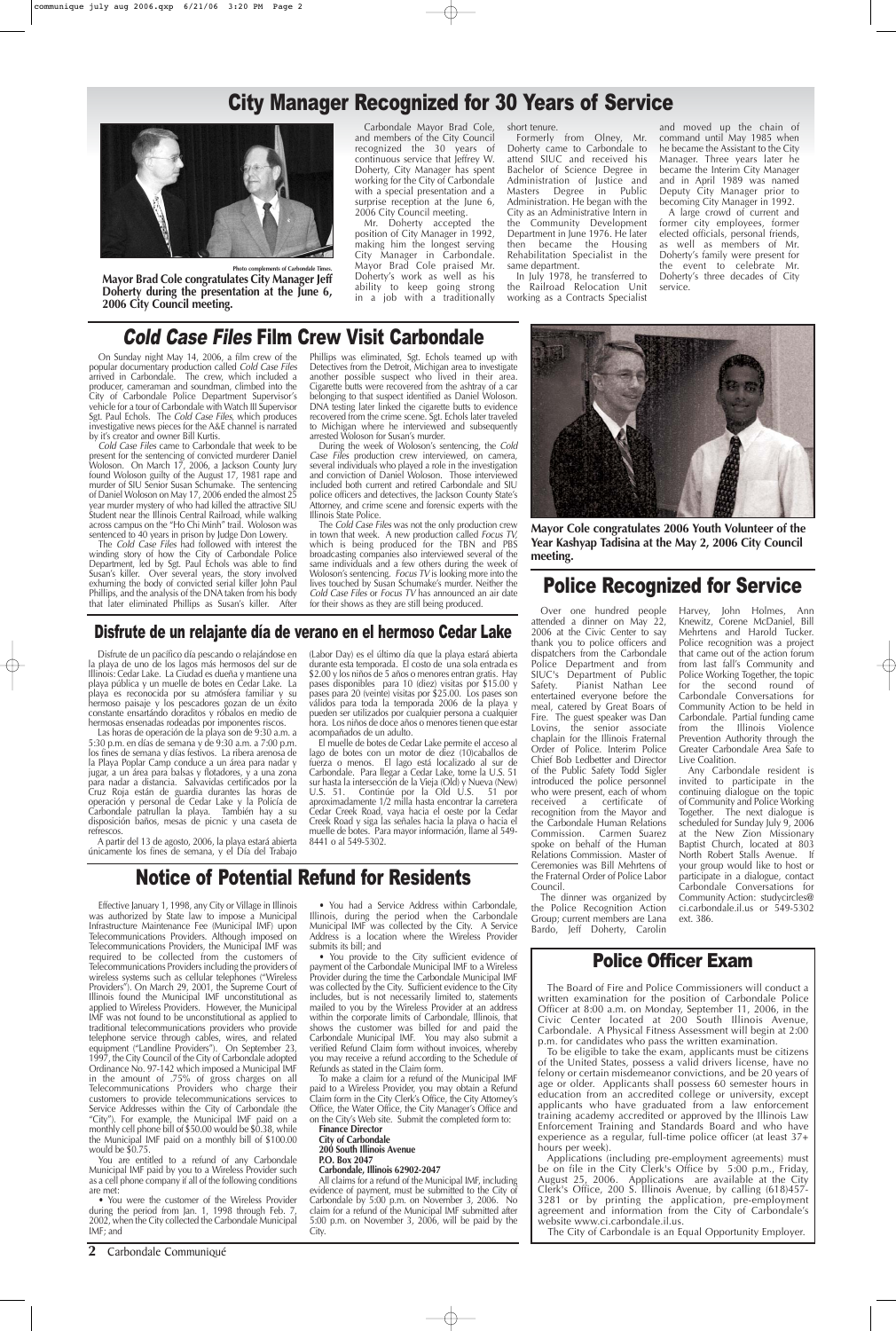In an ongoing effort to reduce the number of house fires in the City of Carbondale, the Fire Department has in place a home fire safety inspection program. This is a complimentary service; there is no charge for an inspection. The inspection is an

advisory visit to help residents take measures to prevent home fires before they start.

Fire service personnel will look at both the interior and exterior of the home for safety problems. They will also give helpful fire prevention recommendations to residents. Some of the things they will look for are: proper house identification (visible street addresses), kitchen safety, smoke detector operation, home escape plans, and proper storage of flammables.

Some things to keep in mind:

 $\bullet$  Do a yearly cleaning of storage areas and get rid of unused papers, magazines, or anything that contributes to the fire load.

• Make sure you have an outside street address that is easily seen from the road and is adequately lit at night. This makes

• If you have a fire hydrant in your yard, we ask that you keep it accessible by clearing shrubs or<br>obstacles away from it. obstacles away from it. Remember, seconds count when a fire occurs and fire fighters do not have time to clear a path to the nearest fire hydrant.

 $\bullet$  If you store flammable liquids in a shed or garage, please keep them in a proper container, locked<br>away from children.

• Use extension cords only on a temporary basis, not as permanent wiring. Do not overload the cords.<br>• Practice safe cooking

it faster for emergency personnel to locate your home in case of an emergency.

• You should know where the outside utilities are located (gas and electric) and how to shut off the gas in case of an earthquake or other emergency.

• New Home Construction Grant - Targets new home construction in existing subdivisions and on in-fill property in the City by offering incentives to builders and prospective home owners.

> • If you have any electrical problems, call a licensed electrician and have your electric service checked.

techniques. Never leave food unattended when it is cooking. If there are children in the home, always turn the pot handles inward. This makes it less likely for a child to reach up and pull a hot<br>pan down on him/herself. • Check your smoke detectors. They can save your life and the lives of your family if there is a fire in your home. The detector is useless if the batteries are dead or<br>missing. The City of Carbondale Fire Department looks forward to visiting with residents of Carbondale to share fire safety and prevention information. If you would like a fire home safety inspection please contact the City of Carbondale Fire Department Administrative Office at 457-3234 to schedule a convenient time for a free inspection.

# Haven't You Heard... City Offers Homeownership Program

Carbondale Communiqué **3**

The Home Ownership Program provides financial incentives for the development of new subdivisions and the construction of new residential structures on existing lots within or adjacent to the City limits. The program is comprised of two components:

> The National Night Out event focuses on public education and safety awareness. Local businesses will be on hand with information relating to home security, personal safety, and other crime preventionrelated areas. National Night Out is designed to: increase awareness of crime and drug prevention; strengthen the neighborhood spirit and police-community relations; generate support and participation in local anti-crime efforts; and send a message to criminals, letting them know neighborhoods are organized and fighting back.<br>The Carbondale Police Carbondale

• **Infrastructure Improvement Grant -** Designed to offer incentives to develop new subdivisions in the City for the construction of owner-occupied housing units.

The City of Carbondale has established the Infrastructure Improvement Program to provide financial incentives to developers who will construct new subdivisions and new, single-family residential structures. These new homes may be built in either the new subdivisions or in existing subdivisions and in-fill lots throughout the City.

> Many volunteers are necessary to make National Night Out a success. Any individual or group wishing to help volunteer is encouraged to contact the Community Resource Officer at 457-3200, ext. 428. Help is needed on the day of the event from 9:00 a.m. -  $10:00$  p.m.

The City of Carbondale increased refuse rates beginning June 1, 2006. The rate for residential refuse collection will increase from \$6.75 monthly to \$7.25 monthly. The commercial container collection fee increased from \$18.00 to \$20.00 for the first dumpster collected, plus from \$14.00 to \$16.00 for each additional dumpster collected at the same time, times the number of collections per week. The City's refuse rates have not been increased since 1998. Due to the increasing costs of operations over the past 8 years, it is necessary to increase the rates to maintain operations.

For additional information, call Ernie Tessone, Finance Director at 457-3232.



The Infrastructure Improvement Grant offers developers of new subdivisions \$5,000 per improved lot. For purposes of the grant, an improved lot may consist of a residential structure with up to four dwelling units depending on the zoning classification of the land. In addition, any building permit or zoning certificate fees

required by the City of Carbondale are waived once a new residential structure is constructed on the lots. Water and sewer tap fees are also waived under this grant.

Over a three-year span there is a reasonable expectation of achieving the goal of constructing 200 new homes in Carbondale. The City's investment in this new Home Ownership Program would be more than \$1 million, creating the most aggressive home construction program in the region.

Currently developed lots also exist throughout the community that are available for new home construction and we are encouraging residents in Carbondale and the surrounding areas to build new homes on these lots as well as in new subdivisions.

The New Home Construction Grant offers builders a \$3,500 payment upon the completion of a new residential structure. All building and zoning fees, as well as City water and sewer tap fees are waived under this grant.

For additional information about the Home Ownership Program contact Marilyn James, Housing Program Administrator for the City of Carbondale at 457- 3246.

# Free Home Fire Safety Inspections

The City of Carbondale Police Department invites you to join them August 1, 2006 from 6:00 p.m. - 9:00 p.m. at Turley Park for the Annual National Night Out Celebration. National Night Out provides something for the whole family to enjoy. All who attend may register to win door prizes,<br>gift certificates from local certificates from local businesses, and other special prizes. Children may participate in a crime prevention poster contest, and various games. Winners of the poster contest will be chosen from four different age groups, each receiving a \$50 savings bond, donated from local banks.

The Carbondale Police and Fire Departments and Jackson County Ambulance Service will have emergency vehicles on display at

the park. McGruff the Crime Dog, Sparky the Fire Dog, Boo Boo the Bear, and the Hamburglar are in the plans to make special appearances.

Department and Carbondale

Crime Stoppers appreciates the many local businesses and individuals who are donating food, door prizes, equipment, entertainment, and personal time to make this event possible. Crime Stopper merchandise will be on sale to help raise money for the organization and sales of hotdogs and soft drinks during the event will benefit the Crimestoppers organization.

## Annual National Night Out Celebration

### Attention Carbondale Refuse Customers

#### Are you interested in serving on a City of Carbondale Board or Commission?

The City government has many citizen boards and commissions that may benefit from your involvement, including the Planning Commission, the Human Relations Commission, the Library Board of Trustees, and many more.

If you are interested, contact the Office of the Mayor for more details at 457-3229 or stop by City Hall.

### Street Improvement Program Begins Resurfacing Schedule for Summer 2006

The City of Carbondale's Street Improvement Program involving the bituminous resurfacing of all oil and chip streets in Carbondale has begun. The following streets are scheduled to be resurfaced in 2006. All remaining streets will be resurfaced in 2007.

Residents will normally experience minimal inconvenience while maintenance procedures are being performed on their streets. Any questions should be directed to the Office of Maintenance and Environmental Services Manager at 457-3275.

#### **Location**

| Street                | From                 | To                        |
|-----------------------|----------------------|---------------------------|
| <b>Bradford Pear</b>  | <b>Giant City</b>    | East End                  |
| Dogwood Rd            | <b>Giant City Rd</b> | <b>East City Limits</b>   |
| Lakeland Ln           | Giant City Rd        | East End                  |
| Meadowbrook Ln        | Giant City Rd        | West End                  |
| Bigler Rd             | Walnut               | South End                 |
| Hunt Rd               | Walnut               | South End                 |
| Kaemper St            | Walnut St            | Stafford                  |
| Stafford Av           | Kaemper              | Colp                      |
| Colp St               | Stafford             | Walnut                    |
| SportsBlast Rd        | Walnut               | South End at Gate         |
| Jackson St            | Wall                 | E End                     |
| Gum St                | Main                 | Jackson                   |
| Gum St                | Oak                  | Green                     |
| Ashley St             | <b>Brush</b>         | <b>Stalls</b>             |
| Brush St              | Chestnut             | Green                     |
| Searing St            | Wall                 | E End                     |
| McQueen St            | Searing              | Knight                    |
| Jenkins St            | McQueen              | Wall                      |
| <b>Burke St</b>       | McQueen<br>Wall      | Allman<br><b>R</b> Stalls |
| Knight St<br>Wall St  | Fisher               | $N$ End                   |
| <b>Stalls Ave</b>     | Fisher               | Knight                    |
| Pierce St             | Fisher               | <b>Burke</b>              |
| Allman St             | Fisher               | N End                     |
| Conner St             | Fisher               | Sycamore                  |
| Bolden St             | Larch                | N End                     |
| Dillinger Rd          | Marion               | McRoy                     |
| Stephens Rd           | Charles Rd           | S End                     |
| Charles Rd            | <b>Hwy 51 N</b>      | W End                     |
| Oakland Ave           | Rigdon St            | Charles Rd                |
| Owens St              | Oakland              | <b>Bridge</b>             |
| Rigdon St             | Oakland              | West End                  |
| Kennicott St          | Oakland              | <b>ICRR</b> Spur          |
| James St              | Kennicott            | Willow                    |
| Almond St             | Sycamore             | Willow                    |
| Laurel St             | Oakland              | James                     |
| Allyn St              | Kennicott            | Pecan                     |
| Springer St           | Kennicott            | Sycamore                  |
| Almond St             | Willow               | Rigdon                    |
| <b>Baird St</b>       | Almond               | <b>Bridge</b>             |
| Michaels St           | Sycamore             | Rigdon                    |
| <b>Hickory St</b>     | Carico               | Michaels                  |
| Hickory St            | <b>Bridge</b>        | Carico                    |
| Davis St              | Sycamore             | Chestnut                  |
| Renfro St             | Oak                  | Sycamore                  |
| Irvin St              | Oak                  | Pecan                     |
| Almond St             | Oak                  | Pecan                     |
| McDaniel St           | Oakland              | West End<br>Oakland       |
| High St<br>Almond St  | Springer<br>Main     | Oak                       |
| Helen St              | Sycamore             | McDaniel                  |
| Sycamore St           | University           | Oakland                   |
| Laurel St             | Oakland              | Willow(W)                 |
| Kennicott St          | Hunter Woods         | East End                  |
| Hunter Woods Dr       | Laurel               | North End                 |
| Willow St             | Laurel (E)           | <b>Billy Bryan</b>        |
| <b>Billy Bryan St</b> | Sycamore             | North End                 |
| Gher St               | East End             | McKinley                  |
| Jefferson St          | East End             | West End                  |
| Woodland Dr           | North St             | South End                 |
| North St              | <b>McKinley</b>      | West End                  |
| McKinley St           | <b>Sycamore</b>      | <b>North</b>              |
| Short St              | McKinley             | West End                  |
| Streigel Rd           | New Era              | West City Limits          |
| Norwest Dr            | Streigel             | South End                 |
| Lake $Rd$             | Hwy 13               | West City Limits          |
| Wood Rd               | Hwy 13               | <b>Rolling Acres Dr</b>   |
| Humane Rd             | Wood Rd              | North End                 |
| Glenn Rd              | New Era              | West City Limits          |
|                       |                      |                           |

## City Rated "Excellent" in Financial Reporting

A Certificate of Achievement for Excellence in Financial Reporting has been awarded the City of Carbondale by the Government Finance Officers Association of the United States and Canada (GFOA) for its Comprehensive Annual Financial Report (CAFR) for the Fiscal Year ended April 30, 2005.

The Certificate of Achievement is the highest form of recognition in<br>the area of governmental area of governmental accounting and financial reporting, and its attainment represents a significant accomplishment by a government and its management. The City of Carbondale has received this recognition from

GFOA for fourteen (14) consecutive years.

The Government Finance Officers Association of the United States and Canada is a nonprofit professional association serving approximately 16,000 government finance professionals in North America.